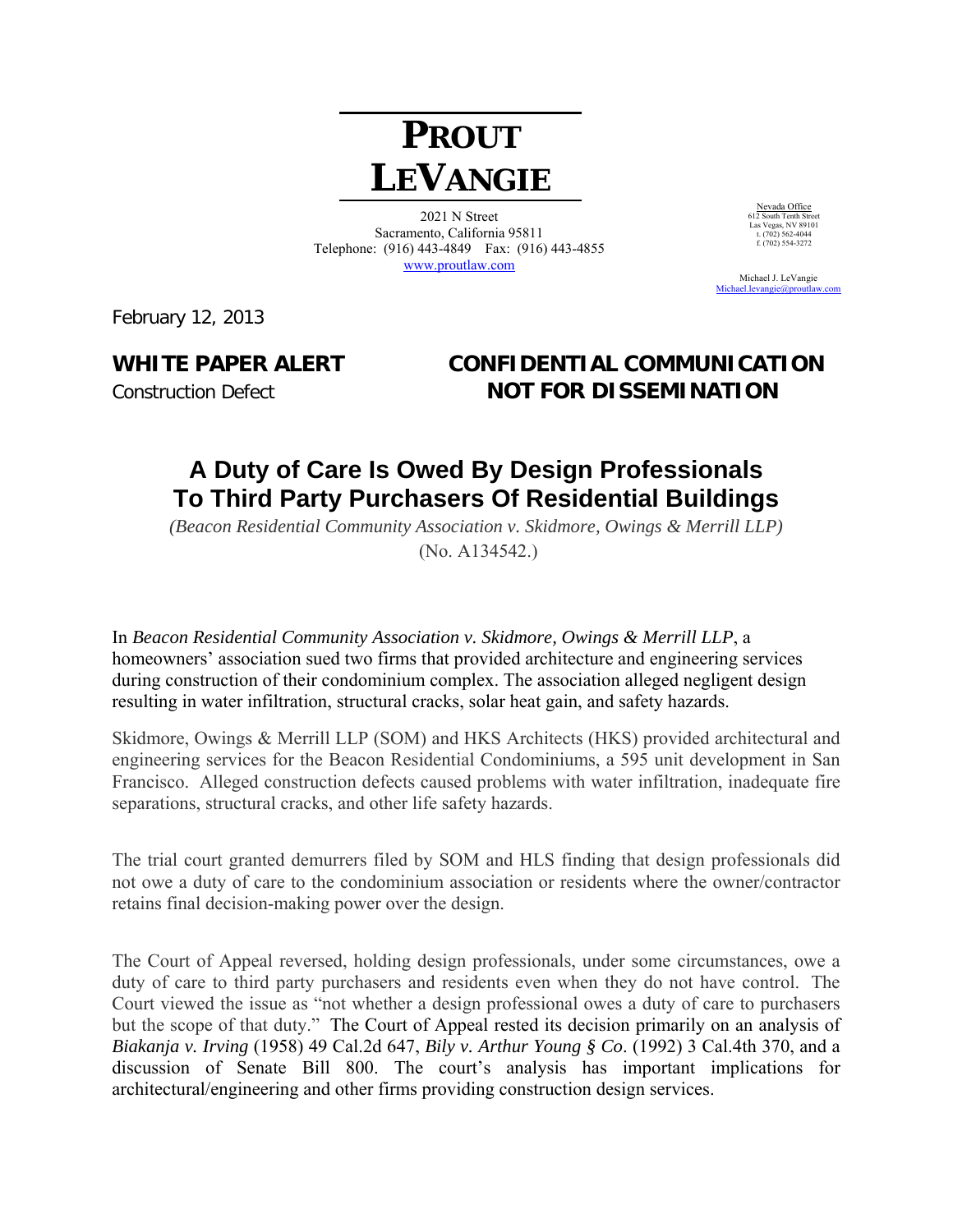First, firms may be liable to a residential association despite contract language with the developer designed to protect the firms from just such liability to purchasers. The Court of Appeal concluded design firms are well aware future homeowners may be affected by their work. Therefore, the firms have a duty to those future homeowners and may be liable for negligent design.

Second, public policy favors protecting purchasers against negligent design. The court reasoned purchasers are usually ill-equipped to discover structural defects and do not have the opportunity to negotiate or enter into contracts related to liability with design firms. These principles, underscored by the court's finding that SB 800 evinced the legislature's assumption that liability could reach to design professionals, supported the court's decision to extend the design firms' liability to third-party purchasers.

The court also applied six policy factors from *Biakanja* to assess the scope of that duty: 1) extent to which the transaction was intended to affect the plaintiff, 2) foreseeability of harm to the plaintiff, 3) degree of certainty that the plaintiff suffered injury, 4) closeness of connection between defendant's conduct and the injury suffered, 5) the moral blame attached to defendant's conduct, and 6) the policy of preventing future harm.

The contract between HKS and the developer contained a clause intended to limit HKS's liability. Ironically, the court used this clause as evidence the design firms were "more than well aware that future homeowners would necessarily be affected by the work that they performed."

The court noted other facts as important in their analysis:

- The alleged defects posed a serious risk of harm to people or property.
- The plaintiffs were purchasers/owners and not merely investors.
- Numerous cross-complaints filed among 40 defendants made it unlikely the design professionals would bear liability out of proportion to their fault.
- SOM and HKS were paid over \$5,000,000 for their work on the project, a factor speaking to proportional liability.

The court further reasoned that the Legislature sets public policy and that the legislative intent of SB 800 was clear in that design professionals are liable to third parties for negligence. This reasoning served to show that the sixth factor of *Biakanja* was met, for a common law analysis. However, the court noted further that "To the extent that a *Biakanja/Bily* policy analysis is not otherwise dispositive of the scope of duty owed by a design professional to a homeowner/buyer, Senate Bill No. 800 is." This sentence implies that even if a design professional is not liable under the common law, they may well be liable under the statute.